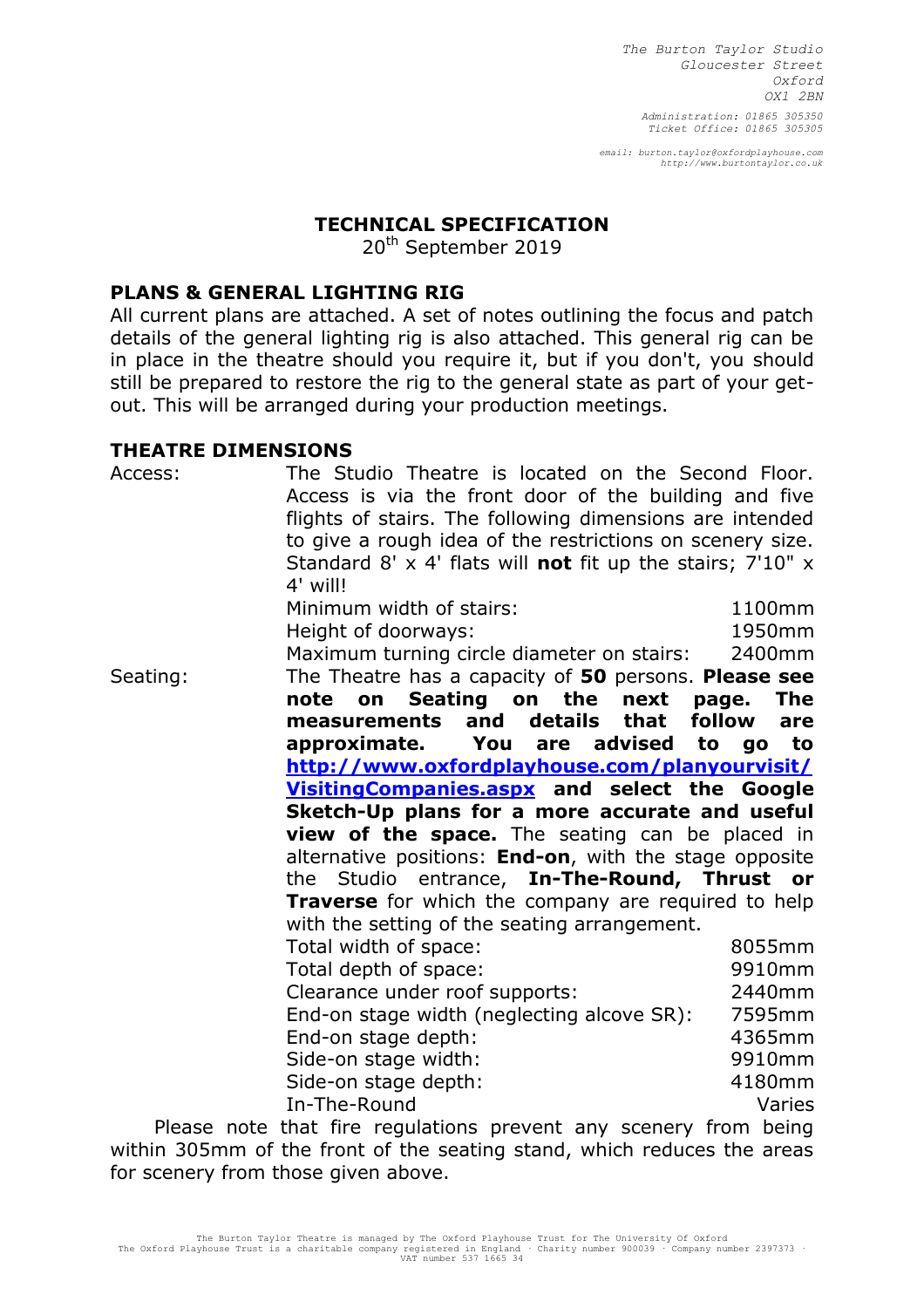# **STAGE**

The Studio has black walls and a light wooden floor. The ceiling is panelled in a darker wood. There are black drapes in the alcoves. The floor is easily damaged and expensive to repair; it cannot be painted or screwed into.

Stage equipment: 6 x 2380mm x 1220mm black masking flats

- 6 x 2m stage braces
- 6 x stage weights
- 1 x hanging window frame, stained to match the floor
- 1 x 1.4m stepladder
- 1 x 1.9m stepladder
- 2 tables (one large, one small) for use onstage or as props tables
- 2 x desk lamps for use as working lights
- 5 black folding chairs

Onstage power is provided by 10 x 13A sockets, all of which are RCD protected. There is no masked backstage area. There is a choice of both backdrops – black or white; please check separately whether there would be anything appropriate to your needs.

### **COMMUNICATIONS**

There is an extensive show relay system with speakers in almost all areas. Backstage calls can be made from the Control Box. Calls to all areas can be made from the Theatre Office. The show relay can be turned down at all points; the calls cannot. There is no communication system for within the Studio.

#### **SEATING**

Please note that in order to seat 50 people in the End On position the seating now has a solid row at the front (14 seats) with an aisle between the back three rows of six either side. Therefore there is no centre aisle access to the stage. Please see google sketch-up on <http://www.oxfordplayhouse.com/planyourvisit/VisitingCompanies.aspx> for more details. This will slightly change the measurements given above and on the plans that follow in this pack.

#### **DRESSING ROOM**

The Dressing Room is located on the First Floor and accommodates 2-6 comfortably. There is hot and cold running water in both the Dressing Room and the (Front Of House) toilets.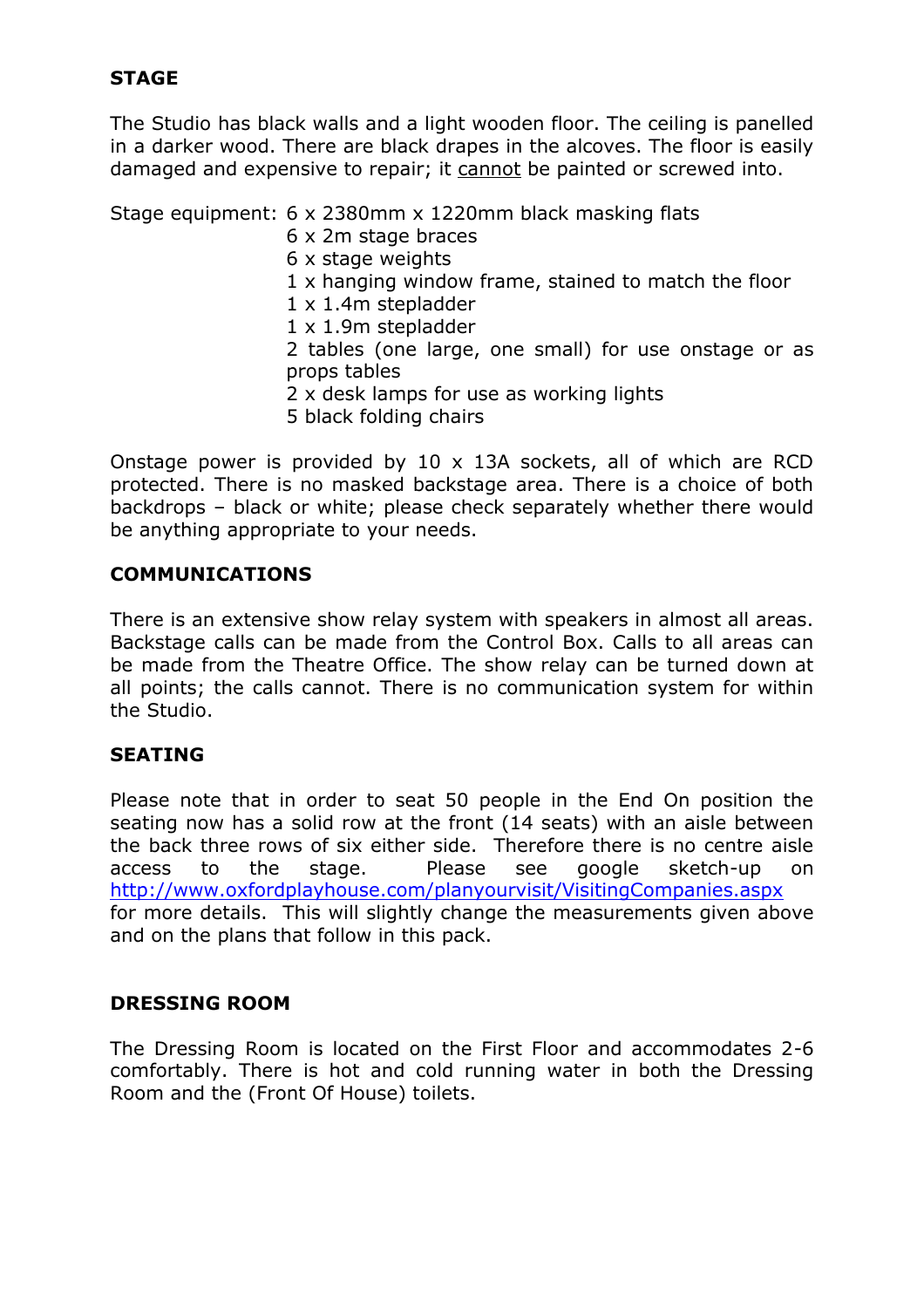# **LIGHTING**

|                       | Lighting control: ETC Element Lighting Control Console                                                                                                                                                                                                                                                                                                                         |
|-----------------------|--------------------------------------------------------------------------------------------------------------------------------------------------------------------------------------------------------------------------------------------------------------------------------------------------------------------------------------------------------------------------------|
| Dimmers:<br>Non-dims: | 1 x DMX input located in the Control Box<br>3 x DMX outputs (chained) located: one at the midpoint<br>of each side-bar (end-on) & one at the dimmer rack<br>Strand LD90: 24 x 2.5kW dimmers, capable<br>of<br>supporting virtually any kind of load<br>3 x 2.5 kW Stage Electrics proprietary DMX non-dims                                                                     |
| Patch outlets:        | 48 x IWB 15A outlets located in main grid<br>20 x IWB 15A outlets located in side bars (end-on)<br>8 x 15A stagebox outlets, located in 4 pairs at the<br>corners of the end-on stage                                                                                                                                                                                          |
| Lighting grid:        | Main grid height:<br>3.2 <sub>m</sub><br>Side bars (end-on) height:<br>2.5m<br>Back bar (end-on) height:<br>2.6 <sub>m</sub>                                                                                                                                                                                                                                                   |
| Houselights:          | 1 x 5kW Strand Multidim dedicated DMX houselight<br>dimmer, normally configured with the 6 x Par 16s in the<br>lantern stock<br>Working light is provided by a number of fluorescent<br>tubes mounted on the ceiling                                                                                                                                                           |
| Cabling:              | 7 x grelco (15A double plug)<br>4 x 13A-15A jumper (plug to socket)<br>2 x 15A-13A jumper (plug to socket)<br>1 x 5m DMX cable<br>4 x 1m DMX cable<br>3 x DMX-XLR & XLR-DMX converter pairs (for extension<br>via mic cable)<br>$1 \times 13A$ 4-way block (with 5m cable)<br>1 x 6m 13A extension lead<br>Assorted 15A TRS (0.5m to 10m lengths); enough for<br>own stock     |
| Miscellaneous:        | 6 x GelStream 100 Scrollers (12-16 colours, DMX<br>controlled) for Preludes (150mm back-plate); pre-<br>loaded with house scrolls<br>8 x GH60 gobo-holders for Selecon 22/44 or 18/34 (M)<br>4 x GH06 gobo-holders for Prelude 16/30 & 28/40 (B)<br>4 x 20-leaf iris for Selecon 22/44 or 18/34<br>2 x 18-leaf iris for Prelude 16/30 & 28/40<br>1 x practical pendant fitting |
| Stands:               | 5 x floor stands<br>Assorted spigots, clamps, boom arms and scaff<br>Projector cradle                                                                                                                                                                                                                                                                                          |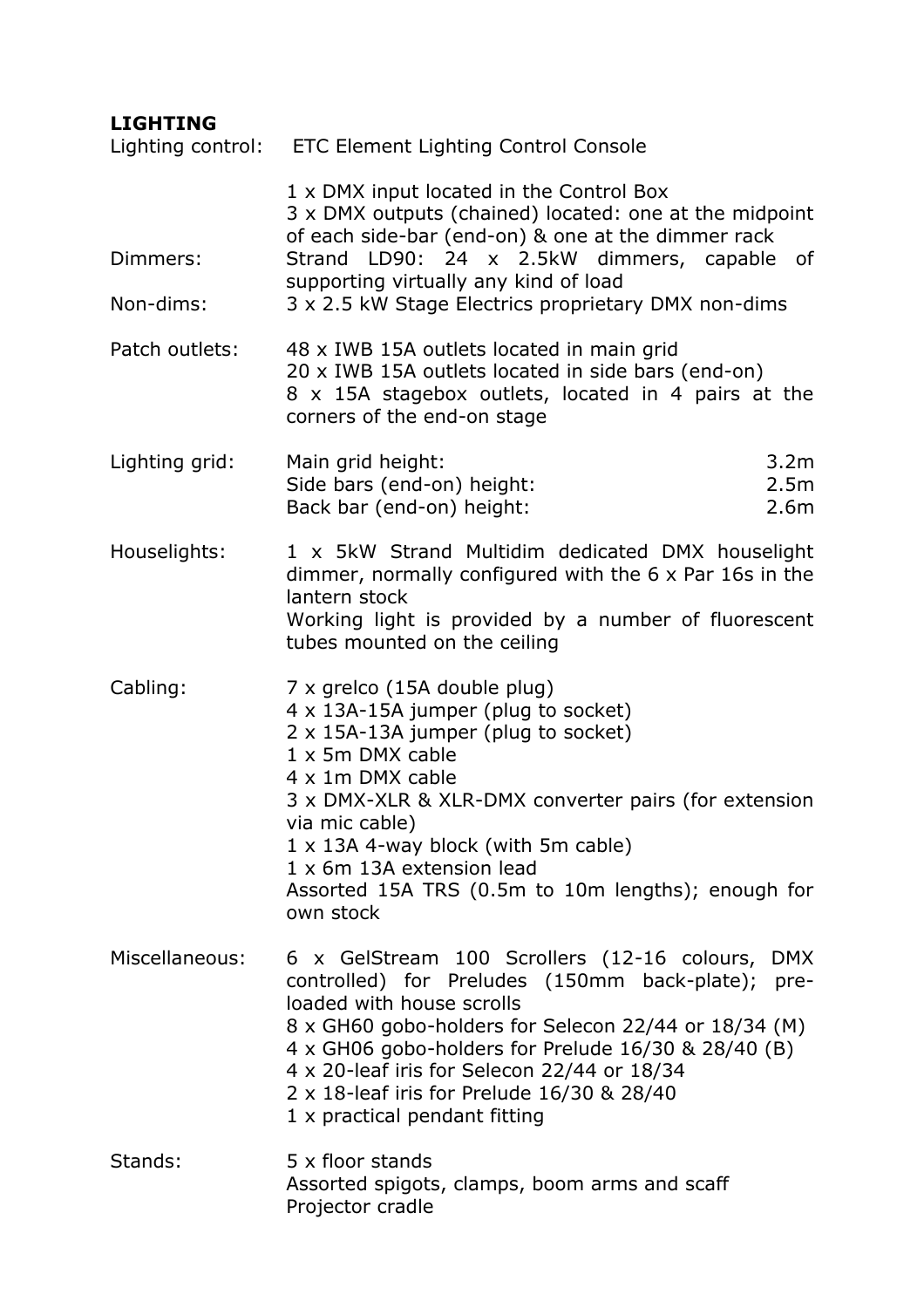# **LANTERN STOCK**

All lanterns have hook clamp, safety chain and colour frame. The theatre has a reasonable stock of common filters and a very few useful gobos. If you have specific needs for either filters or gobos please check in advance; with sufficient notice we are willing - within reason - to expand our stock to accommodate your requirements. We can also order custom scrolls if required.

| <b>Name</b>                                   | No <sub>1</sub> | <b>Type</b>              | <b>Power</b> | <b>Beam angle</b>                                                       | <b>Frame size</b>    | <b>Notes</b>                                                          |
|-----------------------------------------------|-----------------|--------------------------|--------------|-------------------------------------------------------------------------|----------------------|-----------------------------------------------------------------------|
| Selecon<br>24/44                              | 8               | Profile                  | 650W         | $24 - 44^{\circ}$                                                       | 125mm x 125mm        | All with shutters, 4<br>irises.<br>M size gobos                       |
| Selecon<br>18/34<br>lenses                    | 4               | Lenses<br>for<br>profile | N/A          | $18 - 34^{\circ}$                                                       | 125mm x 125mm        | Lenses for use<br>on Selecon<br>profile bodies                        |
| Prelude<br>16/30                              | $\overline{2}$  | Profile                  | 650W         | $16 - 32^{\circ}$                                                       | 150mm x 150mm        | B-size gobos                                                          |
| Prelude<br>28/40                              | 2               | Profile                  | 650W         | $28 - 40^{\circ}$                                                       | 150mm x 150mm        | B-size gobos                                                          |
| Selecon F                                     | 6               | Fresnel                  | 650w         | $8 - 65^{\circ}$                                                        | 125mm x 125mm        | All with<br>barndoors                                                 |
| Prelude F                                     | 3               | Fresnel                  | 650W         | $9 - 40^{\circ}$                                                        | 150mm x 150mm        | All with<br>barndoors                                                 |
| Patt 743                                      | 4               | Fresnel                  | 1000<br>W    | $15 - 82^{\circ}$                                                       | 210mm x 210mm        | 5 with barndoors                                                      |
| Selecon<br>PC                                 | 6               | PC                       | 650w         | $7 - 65^{\circ}$                                                        | $125mm \times 125mm$ | All with<br>barndoors                                                 |
| Prelude PC                                    | 6               | <b>PC</b>                | 650W         | $7.5 - 55^{\circ}$                                                      | 150mm x 150mm        | All with<br>barndoors                                                 |
| Par 16<br>These are<br>used as<br>houselights | 6               | Parcan                   | 50W          | 21°<br>38°<br>60°                                                       | 78mm x 78mm          | <b>Different</b><br>(stock) lamps<br>give 3 different<br>beam angles  |
| Source<br>Four Par                            | $\overline{4}$  | Parcan                   | 575W         | 8° (VNSP)<br>$10^{\circ}$ (NSP)<br>12°x19°<br>(MFL)<br>16°x33°<br>(WFL) | 190mm x 190mm        | <b>Different</b><br>(stock) lenses<br>give 4 different<br>beam angles |
| Minuette<br>Flood                             | $\overline{2}$  | Asymmetric<br>flood      | 500W         |                                                                         | 220mm x 230mm        |                                                                       |
| <b>LED</b><br>Colour<br>Changers              | 6               | Parcan                   |              |                                                                         |                      |                                                                       |